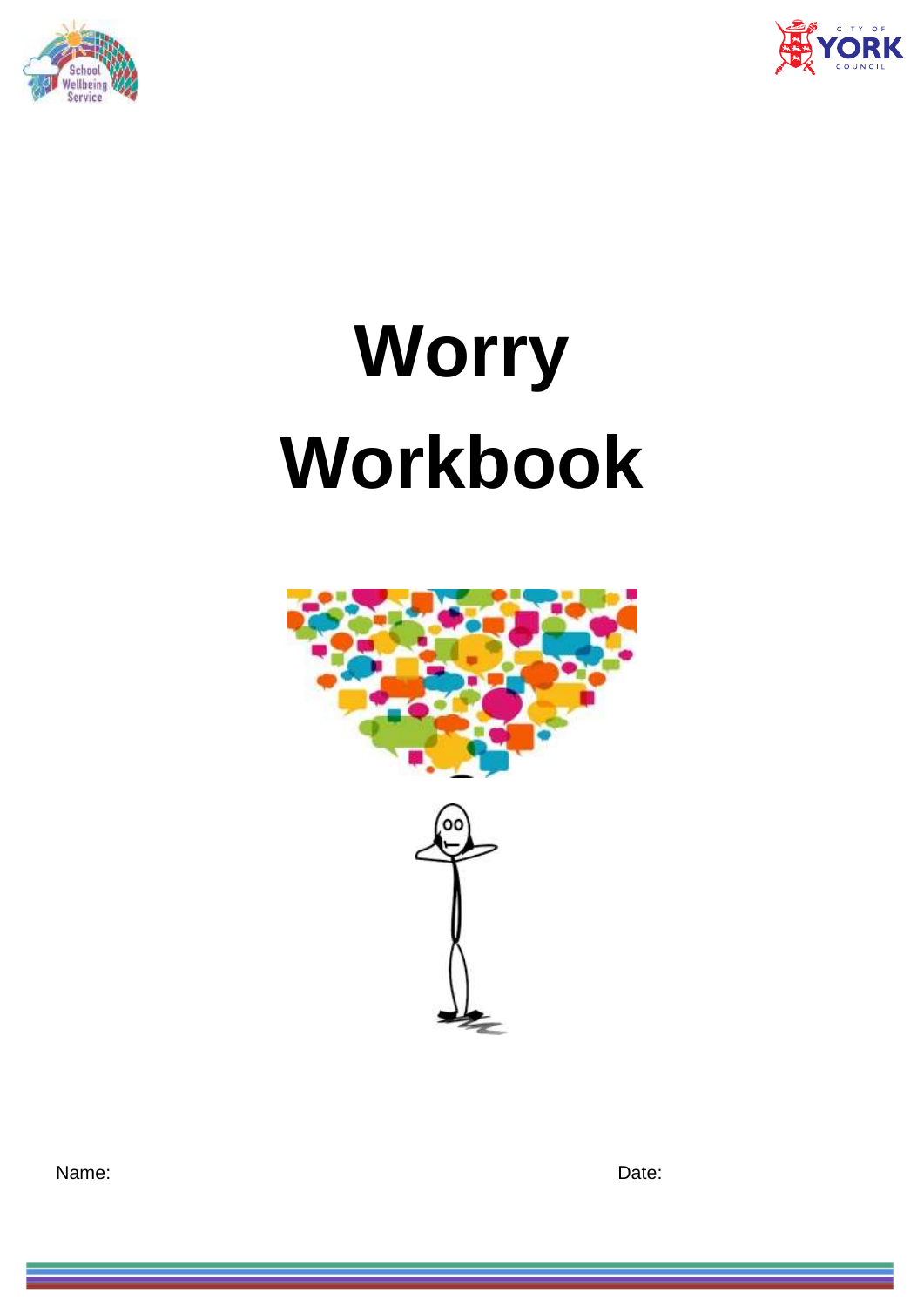



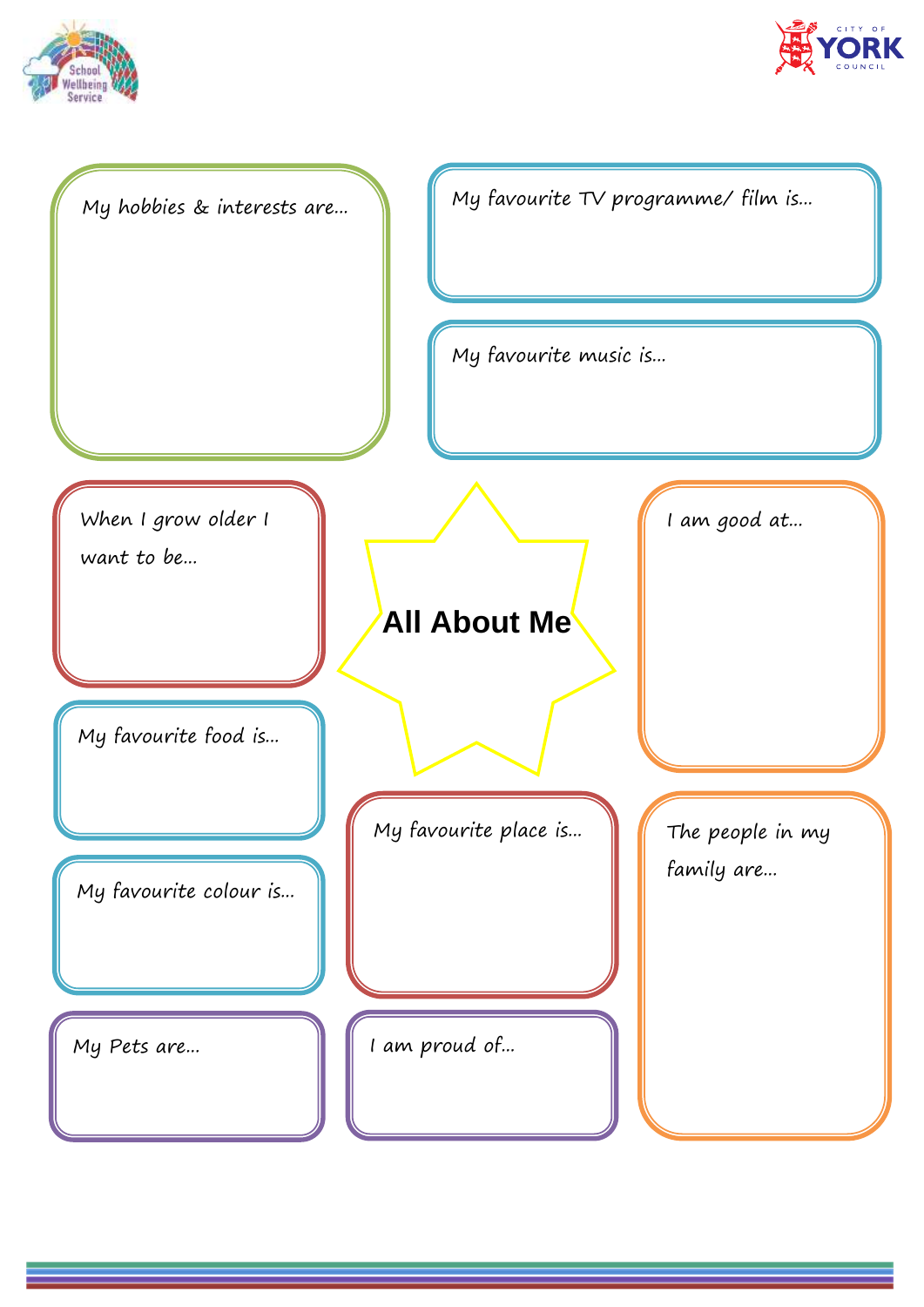



## **How many emotions can you name?**

It is really important that we are aware what emotions are and how they make us feel when we are learning to manage our emotions. Let's test your knowledge! How many emotions can you name? Now decide which ones are comfortable, uncomfortable or both.

Emotions

| Comfortable | Uncomfortable | ∽<br>Both |  |
|-------------|---------------|-----------|--|
|             |               |           |  |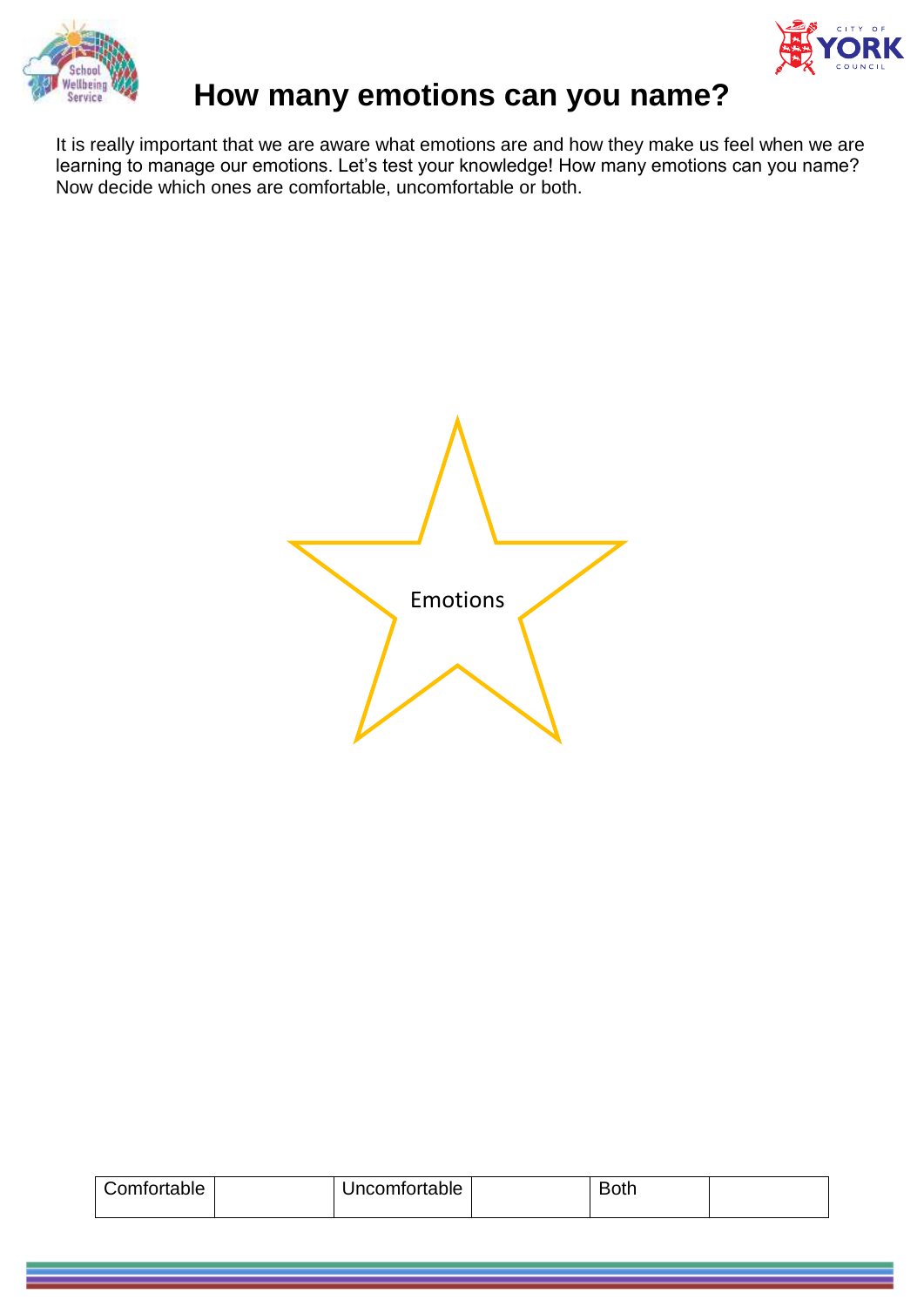



#### **How am I feeling today?**

Scoring your mood can really help you identify how you are feeling and the reasons why. Out of 10 (10 - very happy and 0 - not happy at all) rate your mood and how you are feeling about school, friendships and home. Discuss what you are doing to be this score and what you can do to move up the scale. Record your score in the key below by using a different colour each week.



| Colour |  |  |  |
|--------|--|--|--|
| Date   |  |  |  |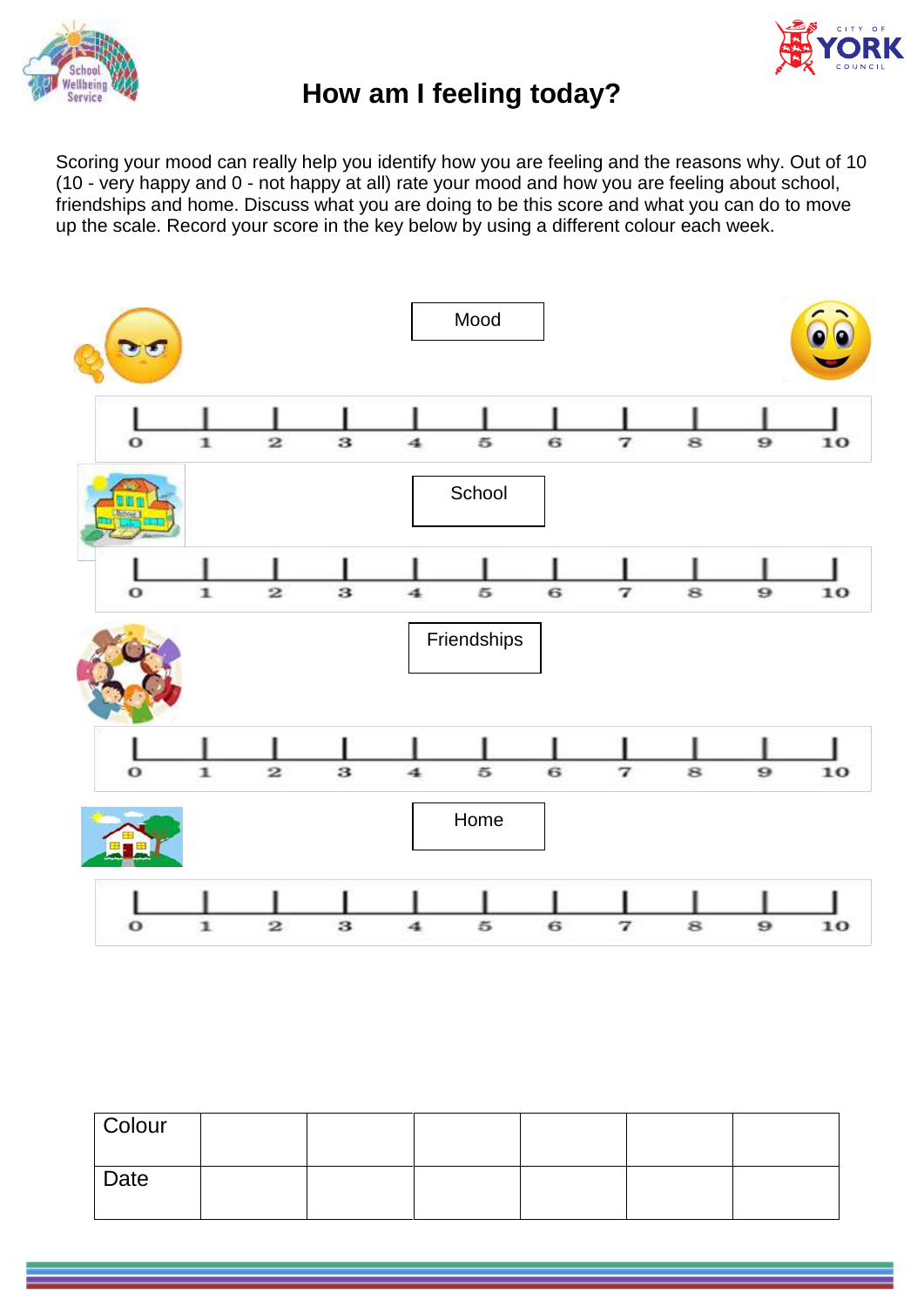

**What is Worry?**

Worries are unpleasant thoughts that you can't get out of your head. They're like annoying bugs that keep buzzing around and won't leave you alone.

> When people worry, they tend to imagine the worst thing that could possibly happen. In reality, these worries may never come true. What *could* happen isn't the same as what *will* happen. Thinking about what will happen, instead of what could happen, can help you worry less.

It's normal to have worries—everyone has them from time to time. It's only a problem when your worries get in the way of other parts of your life, or if they make you unhappy.

> The good news about worry is that it can't hurt you. Worrying might be uncomfortable, but you can learn to control it with a little practice.













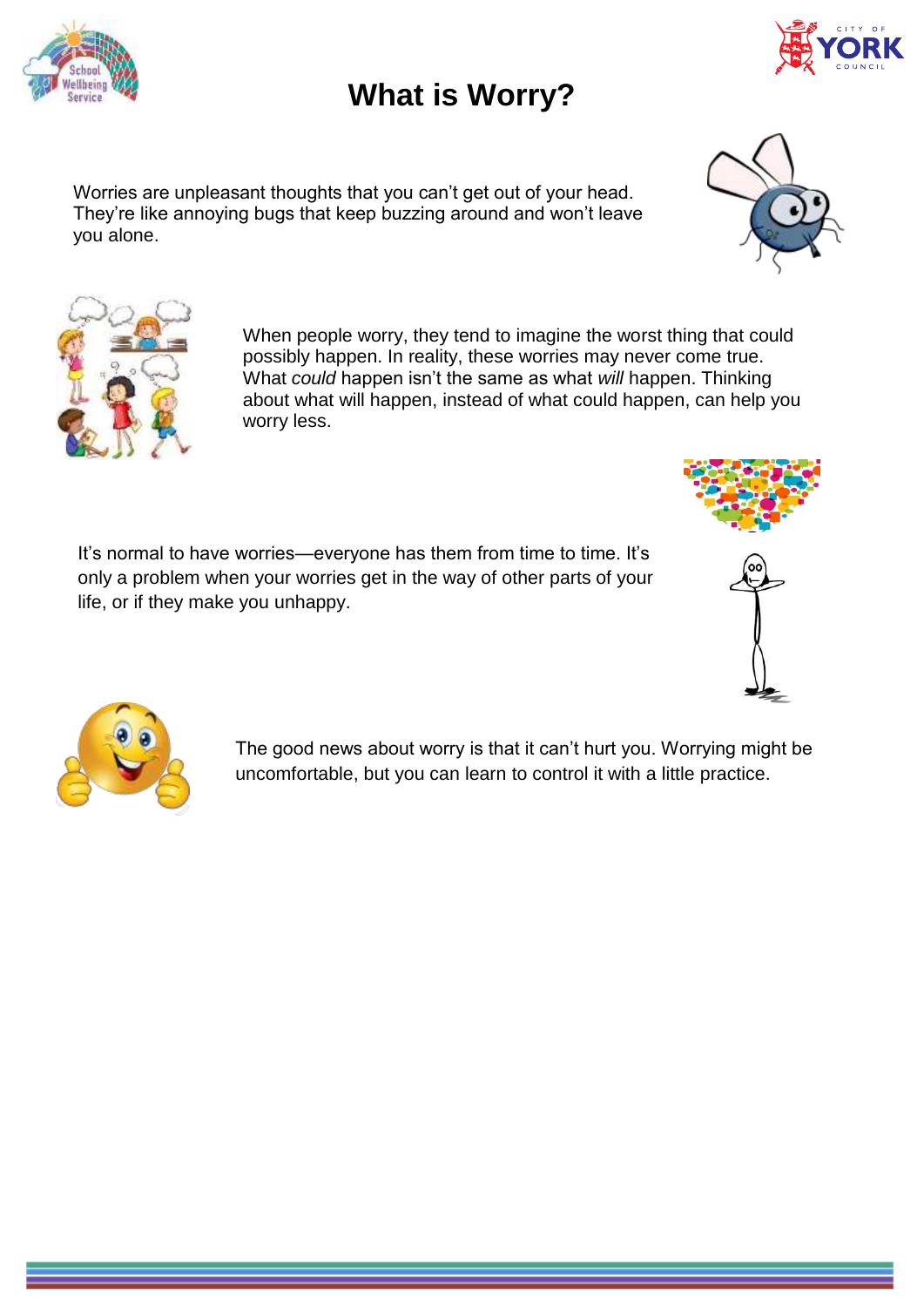



## **What do you worry about?**

Identifying your worries is the first step in learning to manage them.

Look at the list of possible worries below and rate them using a scale of 1-10.

- $\geq 0$  = you experience no worry
- $\geq 10$  = you experience a high level of worry

| <b>Potential source</b>                      | Rating | <b>Potential source</b>              | Rating | <b>Potential source</b>        | Rating |
|----------------------------------------------|--------|--------------------------------------|--------|--------------------------------|--------|
| School                                       |        | <b>Tests</b>                         |        | Getting in to<br>trouble       |        |
| Family                                       |        | Travelling by<br>bus/plane/train/car |        | Using the<br>telephone         |        |
| Leaving the house                            |        | Change                               |        | Heights                        |        |
| Untidiness                                   |        | The dark                             |        | World news                     |        |
| Putting your hand up<br>to answer a question |        | Speaking to new<br>people            |        | Worrying about<br>worrying     |        |
| <b>Bullying</b>                              |        | Your health                          |        | Homework                       |        |
| What other people<br>think of you            |        | Visiting doctor or<br>dentist        |        | Being away from<br>your family |        |
| The future                                   |        | Actions of others                    |        | School work                    |        |
| How you look                                 |        | Problems at home                     |        | Being perfect                  |        |
| Health of others                             |        | Crime and safety                     |        | <b>Busy places</b>             |        |
| Friendships                                  |        | Things going wrong                   |        | Death                          |        |
| <b>Germs and illness</b>                     |        | My thoughts                          |        | Being alone                    |        |
| Covid-19                                     |        |                                      |        |                                |        |

Activity adapted from: Kate Collins-Donnelly. Starving the Anxiety Gremlin: A cognitive Behavioural Therapy workbook for Young People.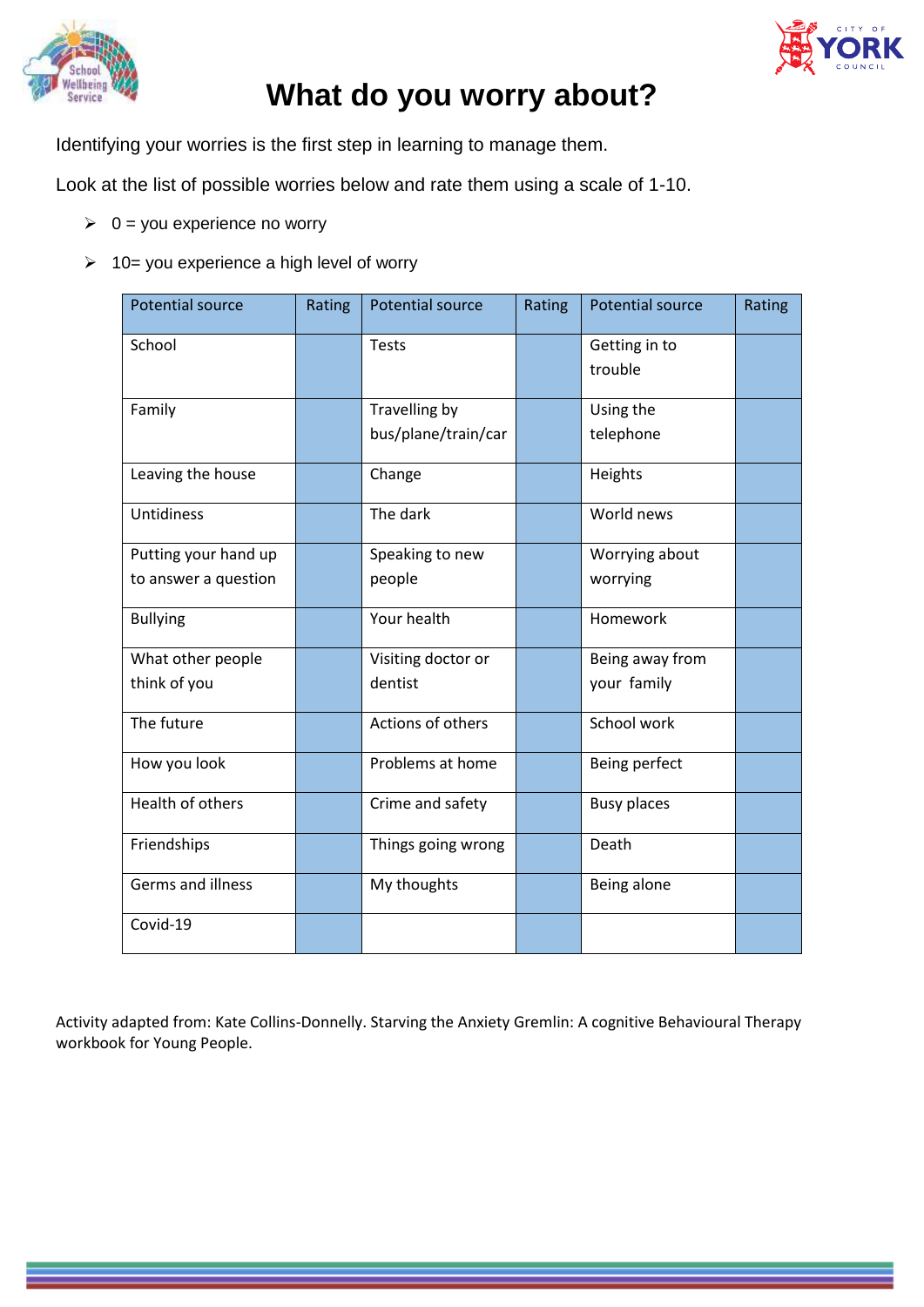



#### **How does worry make you feel?**

The feeling of worry can trigger other tricky emotions too, for example feeling sad, scared or even angry. Being aware of these emotions can help us better manage them.

Draw on the faces below to show how worry makes you feel.



When we feel worried we often experience changes in our bodies, these changes can be uncomfortable, and for some people they're scary. For example you may experience a faster heartbeat, feeling hot and tense, jelly legs, shortness of breath, stomach ache or butterfly's, lump in your throat and not being able to think straight. This is our body preparing to protect its self from a situation we may think is threatening or dangerous, but is often not.

What happens to your body when you are feeling worried?

Label on the body below and discuss.

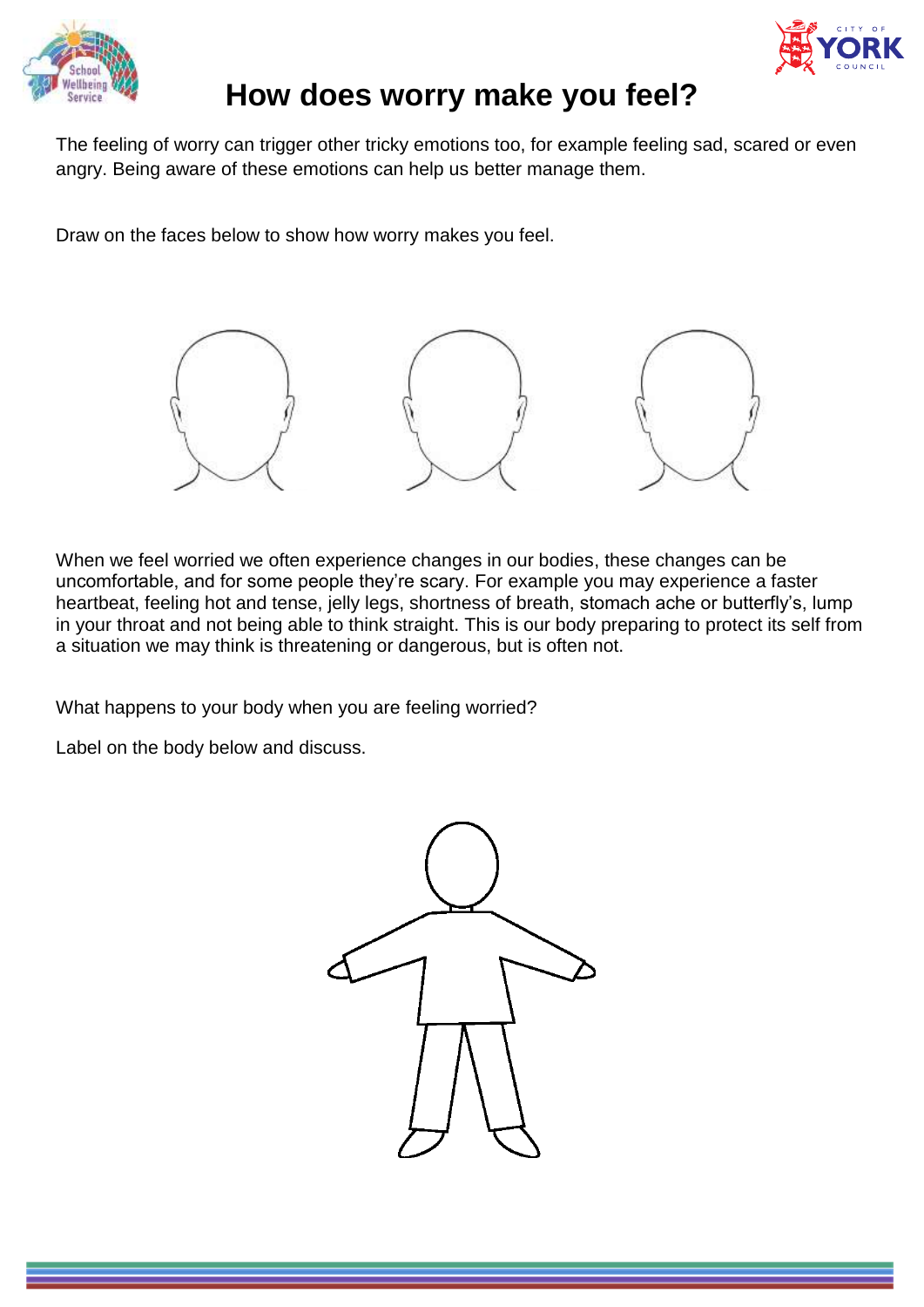



# **Managing Worries**

The good news about worry is that it can't hurt you. Worrying might be uncomfortable, but you can learn to control it with a little practice. Is there anything you already do that helps you control your worry? Write it below and discuss.

………………………………………………………………………………………………………………… …………………………………………………………………………………………………………………  $\mathcal{L}^{\text{max}}_{\text{max}}$ 

Please see below some helpful strategies to help you manage your worries. Let's try and practice one together each session and then review it the next time we meet.

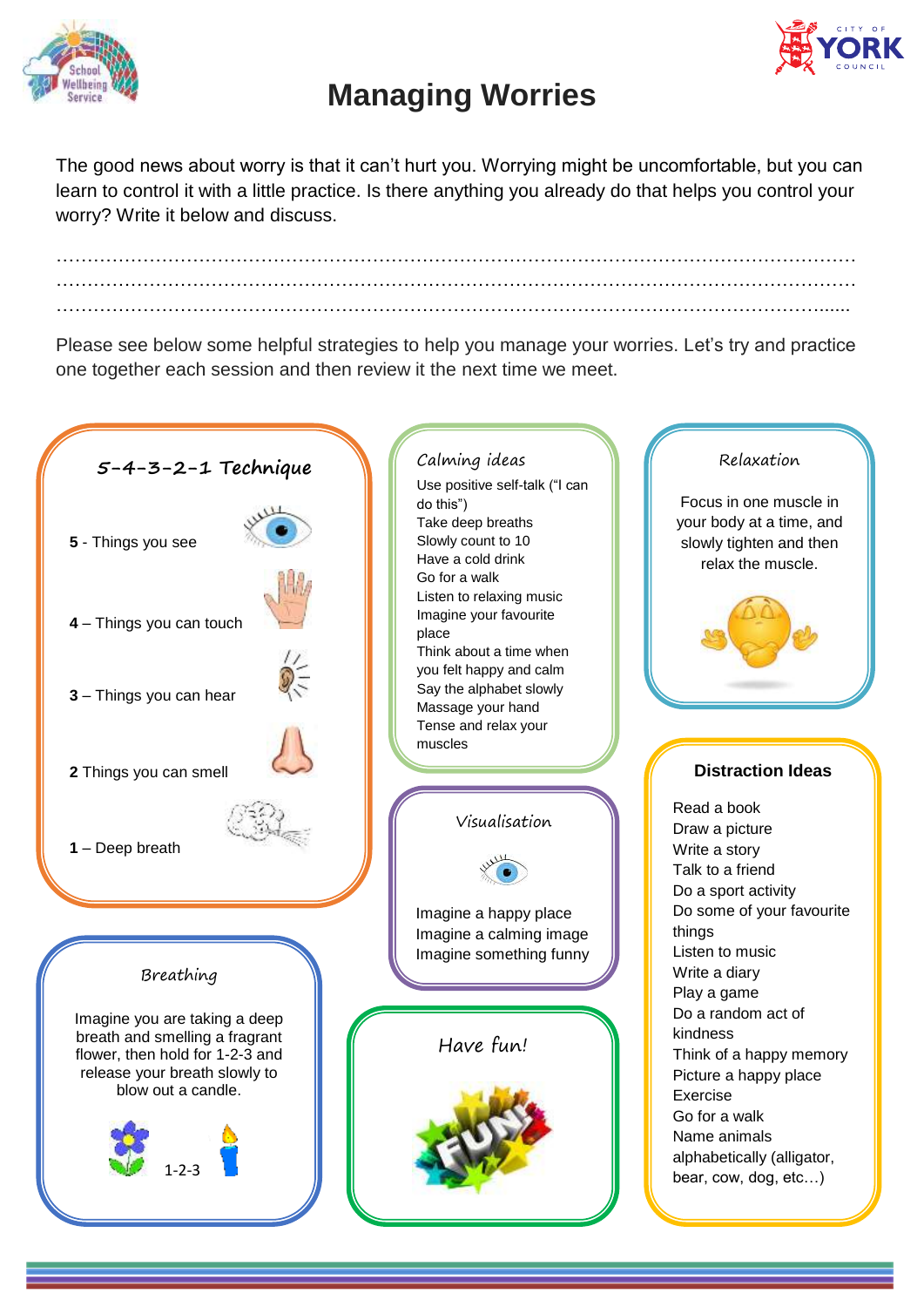



# **Challenging Worrying Thoughts**

Our worries are often triggered by our thoughts. Some worrying thoughts can be helpful but sometimes they can be unhelpful and negative.

Once your mind and body are feeling calm you can start to challenge your worrying thoughts.

Let's practice standing up to some of your worries… think about a recent worry and use the questions below to challenge it.



| What is the worry?  |
|---------------------|
| What are the facts? |
|                     |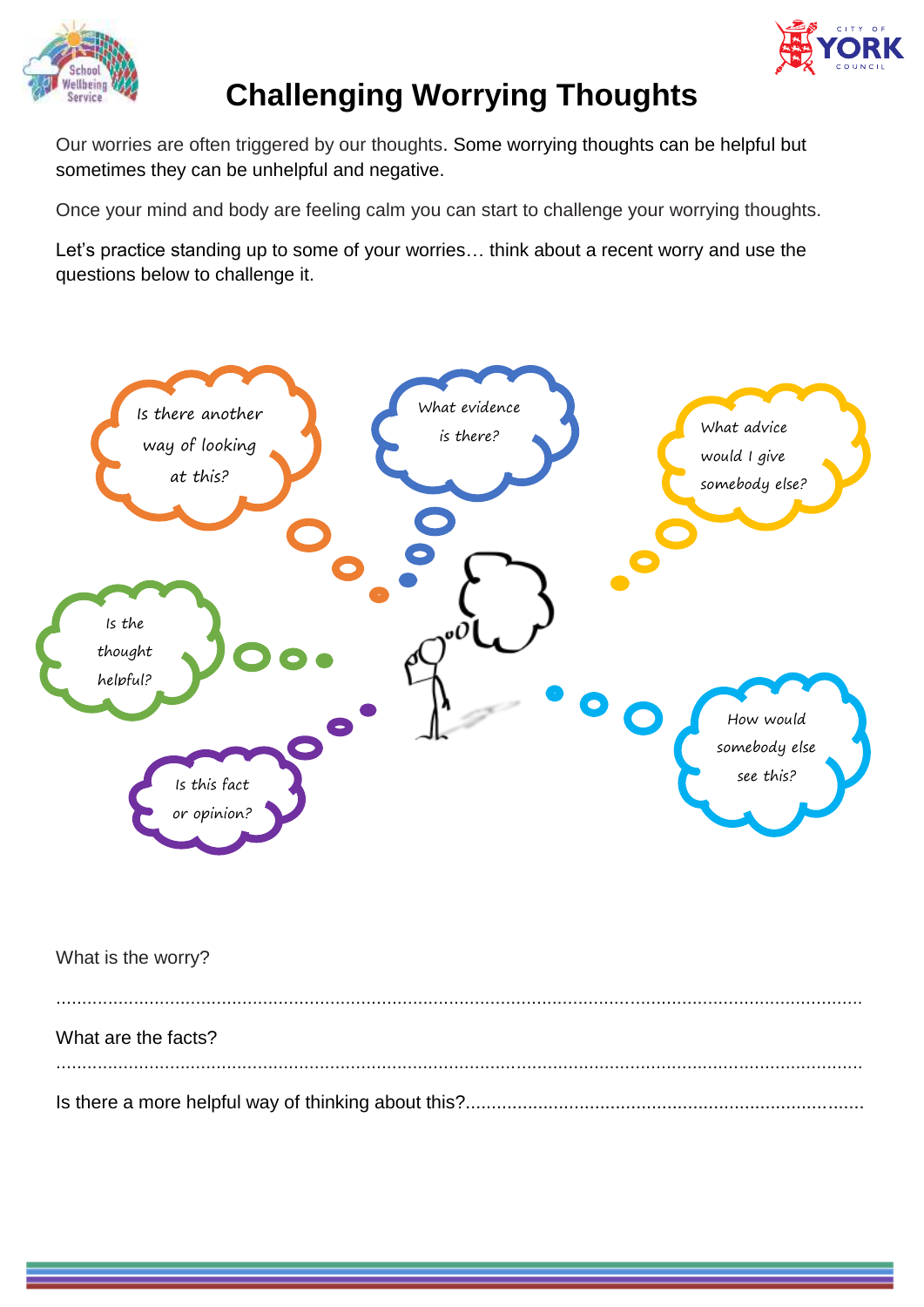



# **Thoughts, Feelings and Actions**

Everybody has worries, both big and small. To better solve your worries, it helps to learn how your thoughts, feelings, and actions are connected.

Think about a worry you have had, and let's think about how the **feelings** in your body link with your **thoughts** and how this made you **act.**

Can you think of a time you have found yourself in this cycle? Discuss and write in the boxes below.



We can break this cycle by changing the way we think about the situation. Write a new thought, feeling and action in the boxes below. Can you see how the cycle can be reversed?

| New thought | New feeling | New action |
|-------------|-------------|------------|
|             |             |            |
|             |             |            |
|             |             |            |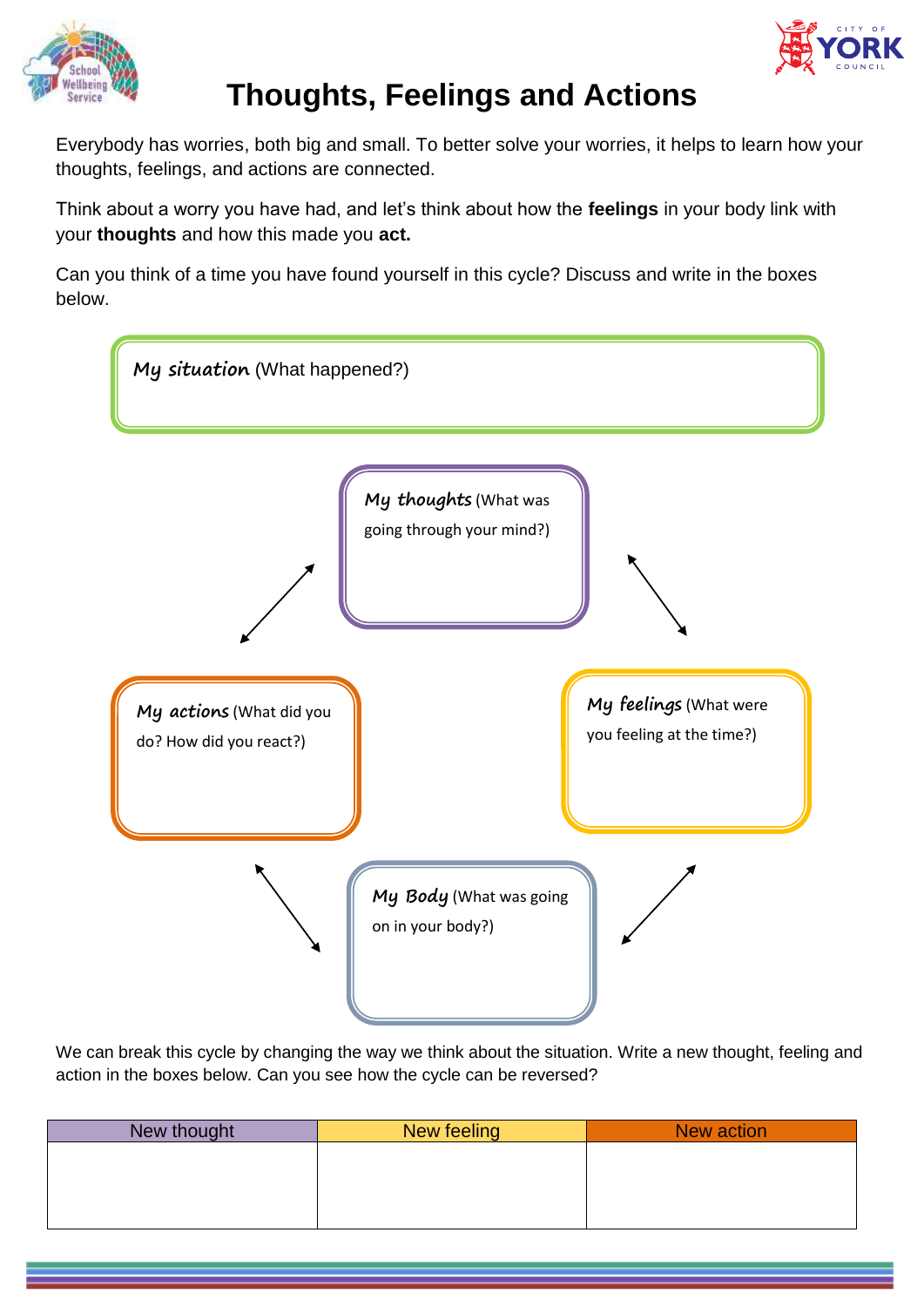



# **The circle of control**

There are things in life we can control, like how we treat others and handing our homework in on time. There are things we cannot control, like the weather and other peoples actions. It is important to let go of the things we cannot control, particularly if they become a worry.

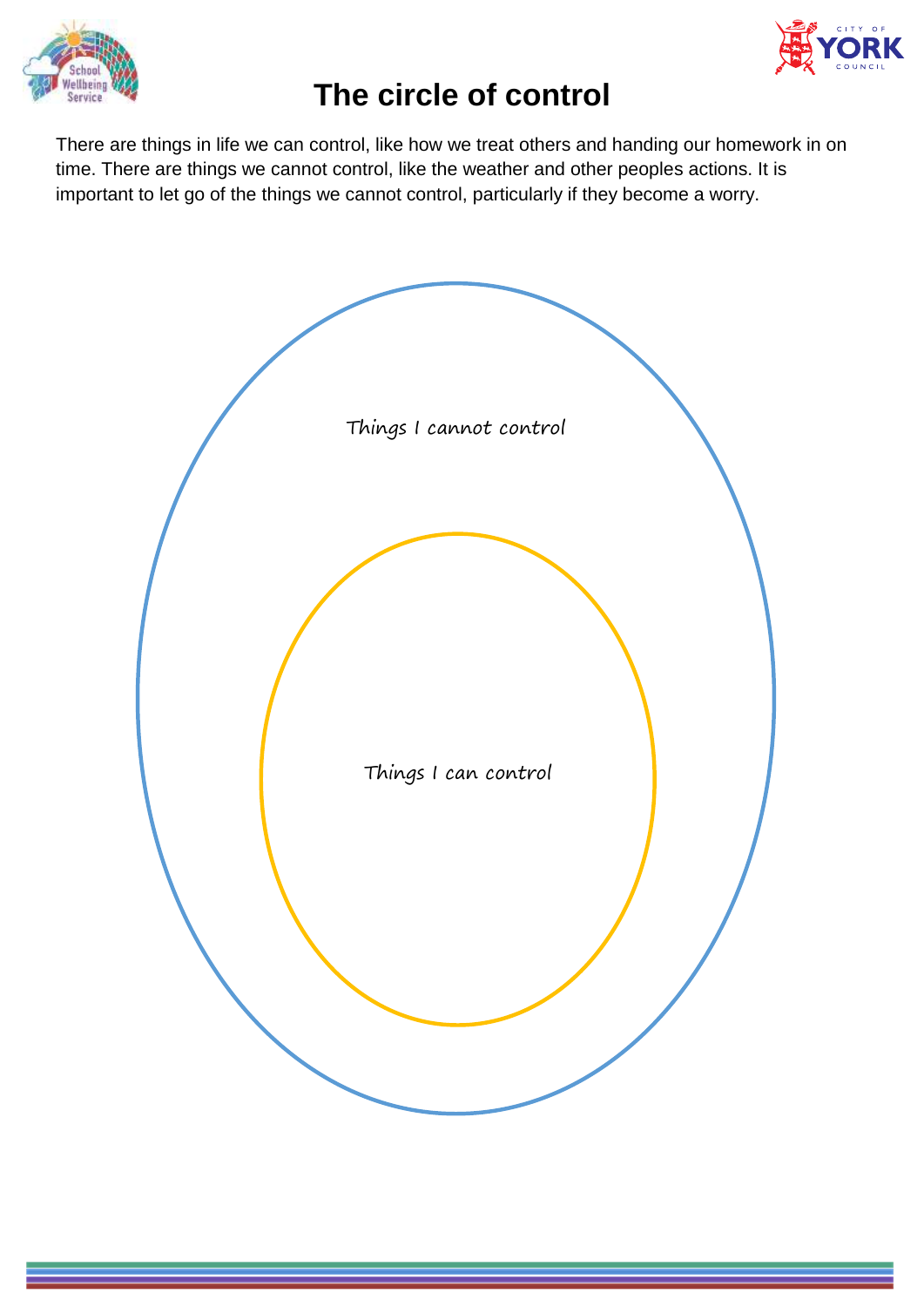



# **Problem Solving**

When we have a worry it is sometimes really hard to think straight and make a plan. Here is a flow diagram to help you solve a worry you may have. Think of a recent worry you had and use the flow diagram to help you solve your worrying problem.